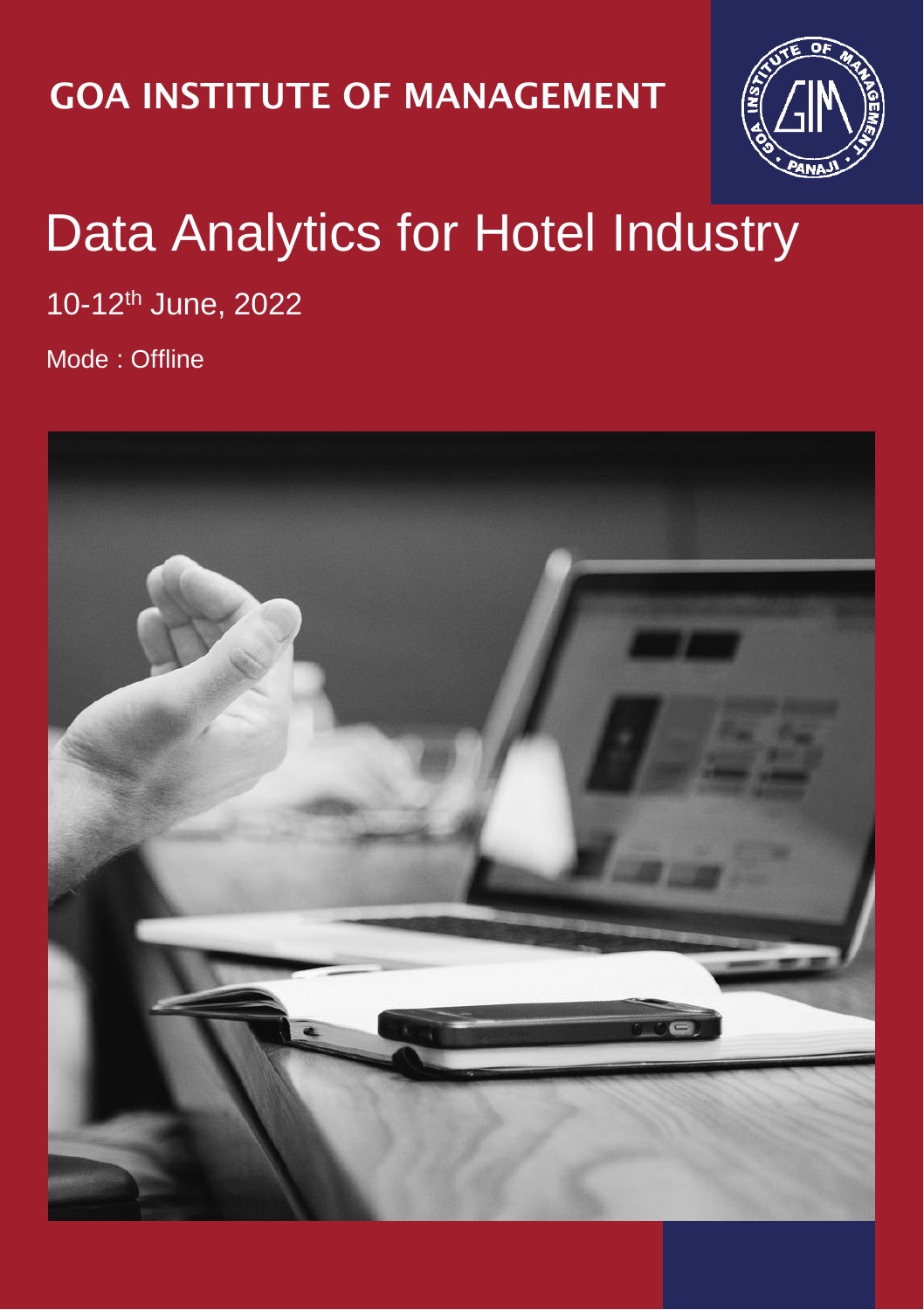## ABOUT **MDPs @ GIM**

The MDPs at GIM provides an intense and transformative learning experience designed to fit the requirements of seasoned midcareer executives. The programmes will equip the participants with various critical capabilities to succeed in an ever-changing global business environment.

Our programmes are designed and delivered to meet the needs of the executives who have the drive to lead innovations, be the champions of change and have the passion for solving complex business challenges. Our programmes are led and facilitated by experienced faculties who share with the participants their research- driven insights and their knowledge of current industry best practices



## WHY **THIS PROGRAMME**

This programme will allow the participants to understand the usage of data analytics relevant to the hotel industry. A hands-on usage of the tools and techniques would enable the participants to make their processes more robust and encourage data-driven decision making.

This programme will focus on modules related to Capacity Management, Forecasting, Inventory, Customer Satisfaction relevant to the functionalities of hotel industry.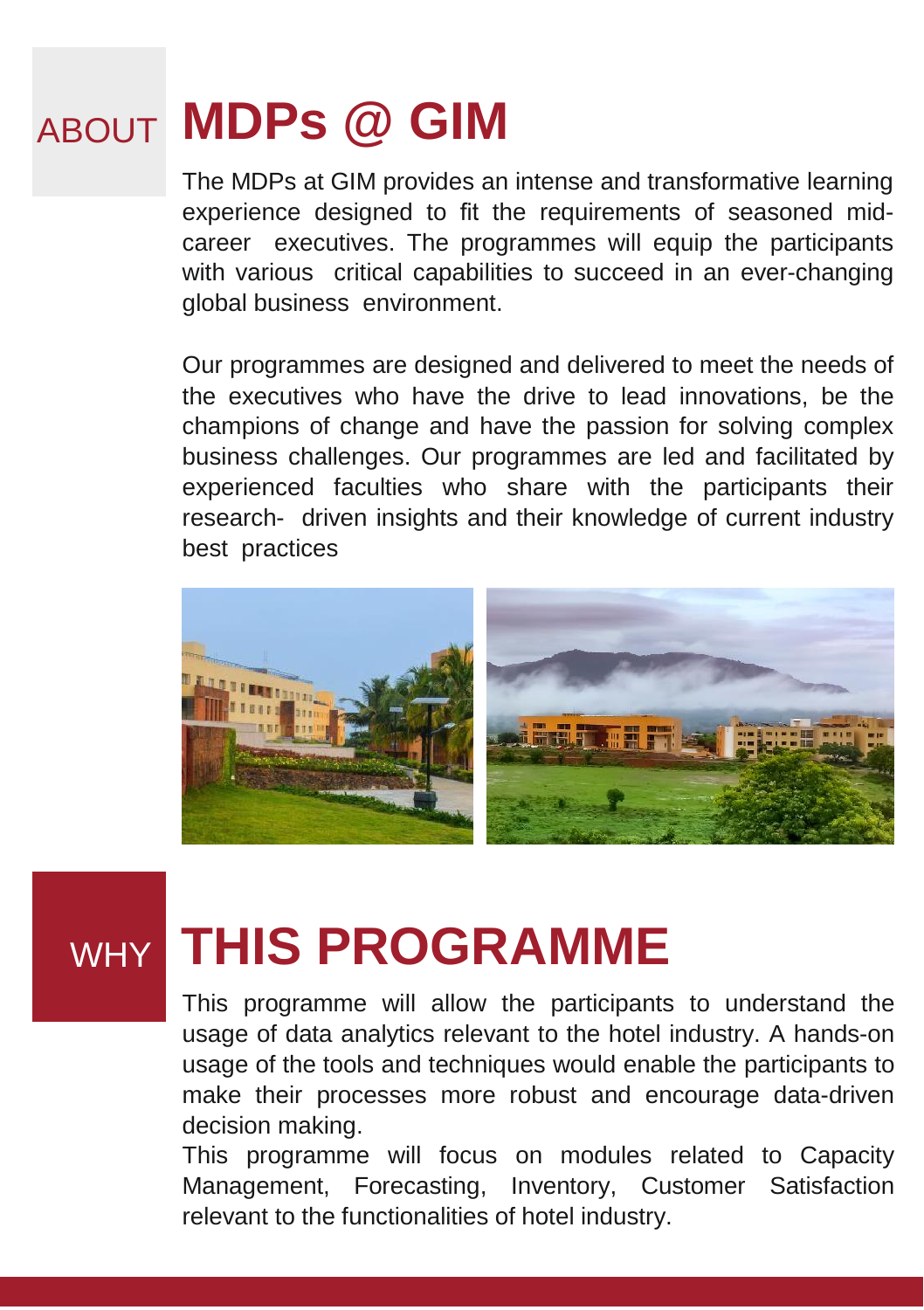# **PEDAGOGY**

A combination of conceptual lectures, case-studies and hands-on MS-Excel/SPSS. Experience sharing will be utilized to engage participating managers with the content of the course.





### PROSPECTIVE **PARTICIPANTS**

This programme will be appropriate for Operations and Supply Chain Managers from leading hotels.

# **LAST DATE** FOR NOMINATION

In order to finalize contents and confirmation of speakers, participants need to send their nominations latest by

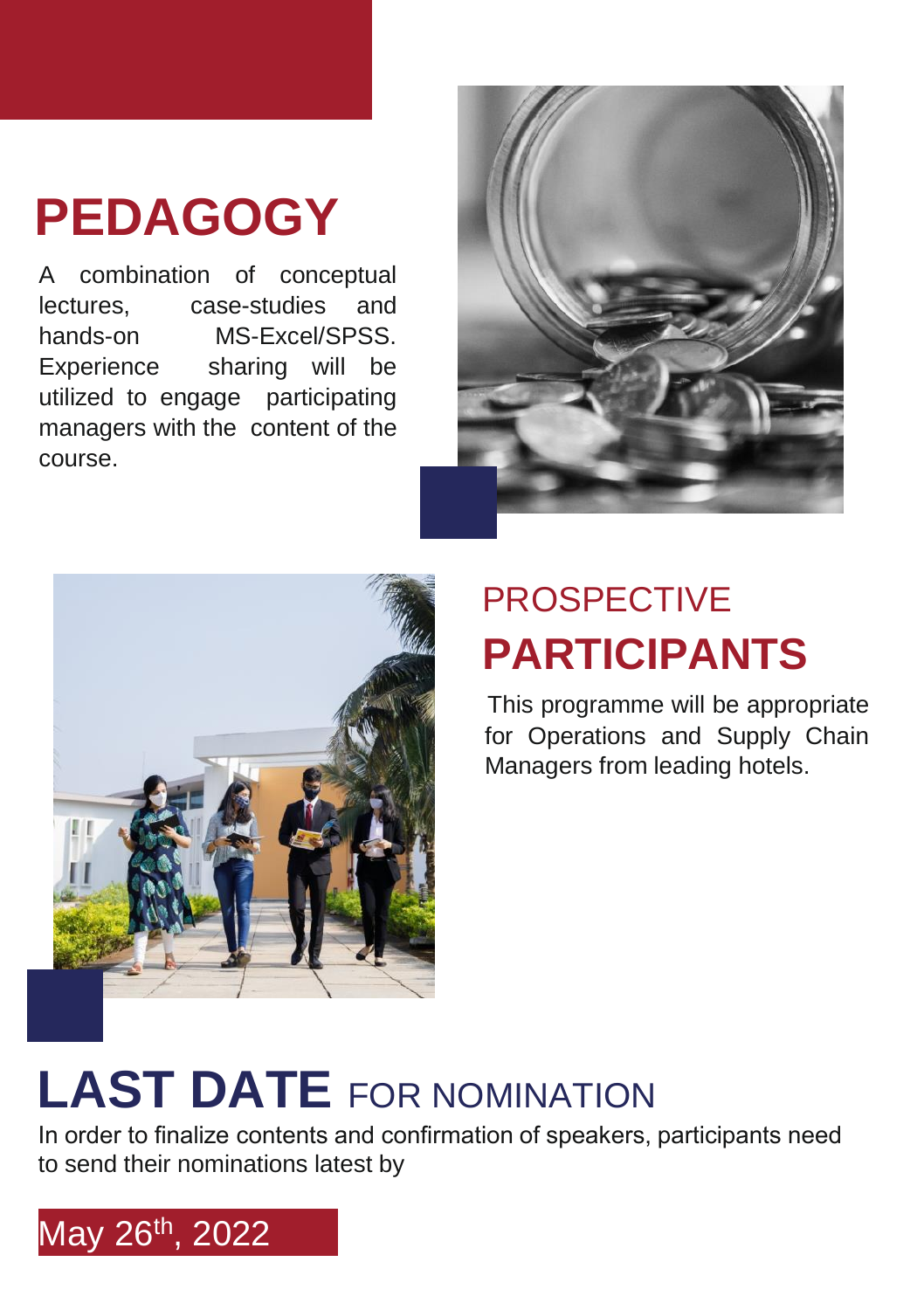## PROGRAMME **COORDINATORS**

#### **DR. ROHIT MUTKEKAR**

Information Technology and Operations Management Goa Institute of Management Goa, India Email: rohitrm@gim.ac.in Phone (O): +91-832-2366870 (M): +91- 91455 30970

Dr. Rohit Mutkekar is currently an Associate Professor in Information Technology and Operations Management at Goa Institute of Management. He has experience of 15 years in academics at Post Graduate level. He was awarded Gold Medal in M.Sc. (Statistics) from Karnatak University, Dharwad, in 2005. He obtained his Ph.D. in Statistics for his research work entitled 'Statistical Inference in Reliability Models' from Karnatak University, Dharwad in 2016. His areas of interest include Statistical Inference, Operations Research, and Reliability Theory.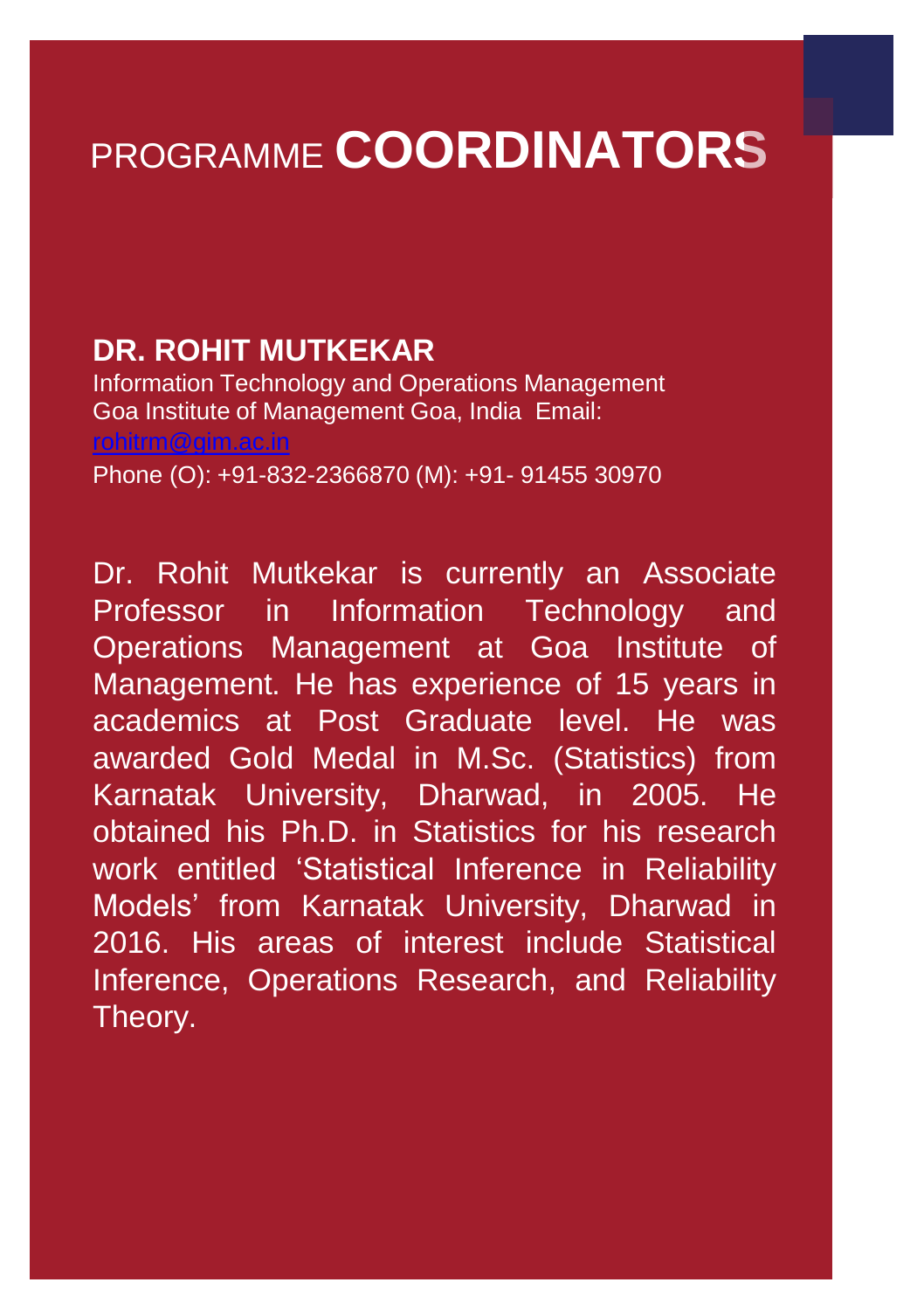### PROGRAMME **COORDINATORS**

#### **DR. KIRAN K**

Information Technology and Operations Management Goa Institute of Management Goa, India Email: kiran.k@gim.ac.in Phone (O): +91-832-2366713 (M): +91-98869 47540

Dr. Kiran K is currently an Assistant Professor in Information Technology and Operations Management at Goa Institute of Management. He is a PhD from Indian Institute of Management Bangalore (IIMB) in Production and Operations Management. He has completed his Masters and Bachelors in Industrial Engineering & Management from Indian Institute of Technology (IIT) Kharagpur and R.V. College of Engineering Bangalore. He is a recipient of the Institute Silver Medal at IIT Kharagpur and obtained University Rank 9 in his Bachelors. His research areas are Supply Chain Management, Game Theory Applications, Data Analytics, Supply Chain Analytics and Public Policy. He has published case studies and research papers in reputed journals like Harvard Business Publishing, Economic and Political Weekly and Development Policy Review.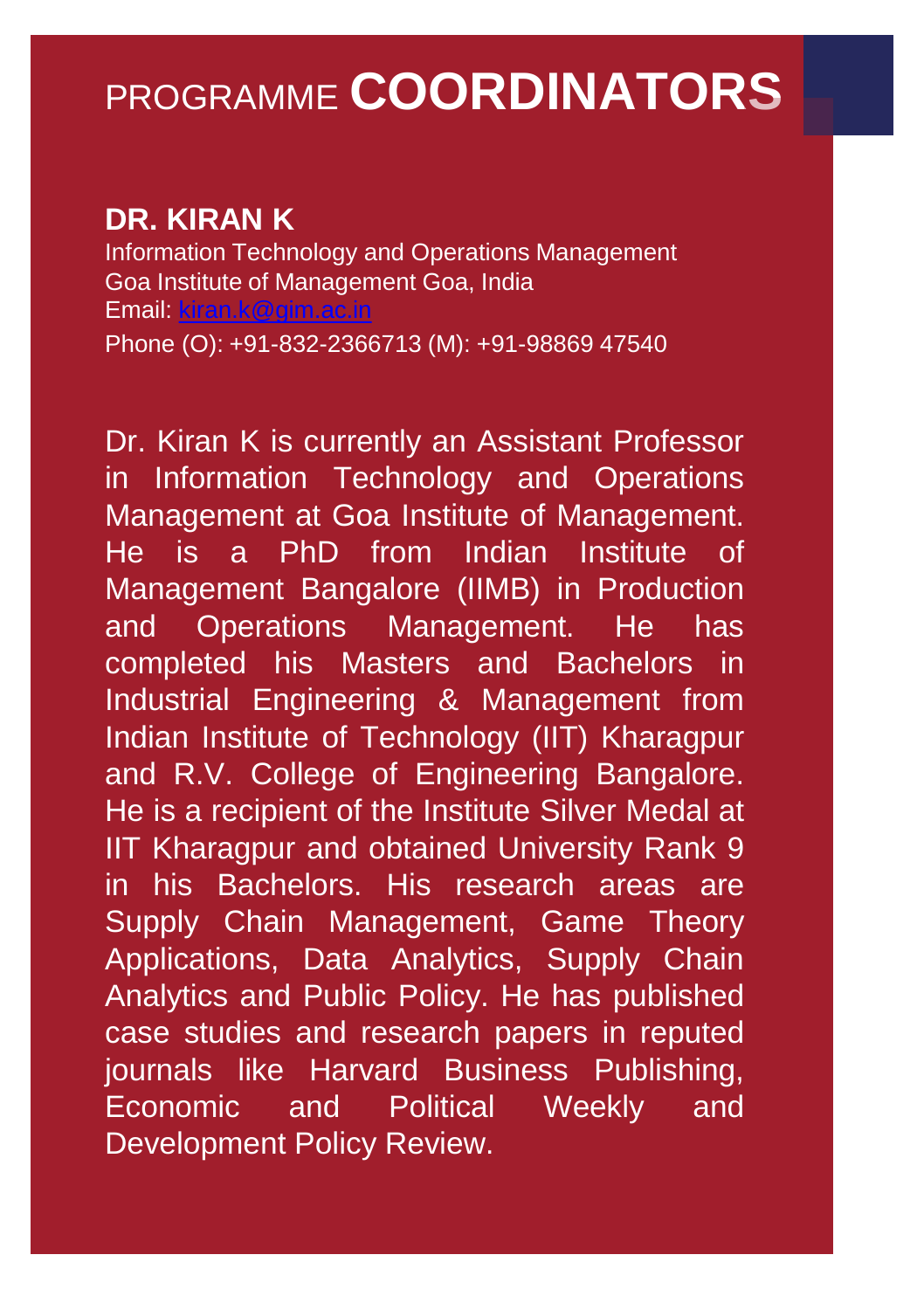### PROGRAMME **COORDINATORS**

#### **PROF. VISHWESH SINGBAL**

Information Technology and Operations Management Goa Institute of Management Goa, India Email: singbal@gim.ac.in Phone (O): +91-832-2366875

Prof. Vishwesh Singbal is a Senior Lecturer in the Information Technology & Operations Management area at Goa Institute of Management (GIM). He is currently pursuing doctoral degree from IIT Bombay (IITB) in warehouse management. He has completed his bachelors in mechanical engineering and masters in industrial engineering from Goa University. He also holds a PGDM from GIM. His research areas are analytical and simulation modelling, warehouse design and analysis, and procurement management. He has published research articles and case studies in reputed academic journals. Prior to his foray into academics, he worked with Zuari Agro Chemicals Ltd., Goa for over five years handling various responsibilities including import and distribution of fertilizers, contract management and procurement of direct and indirect materials.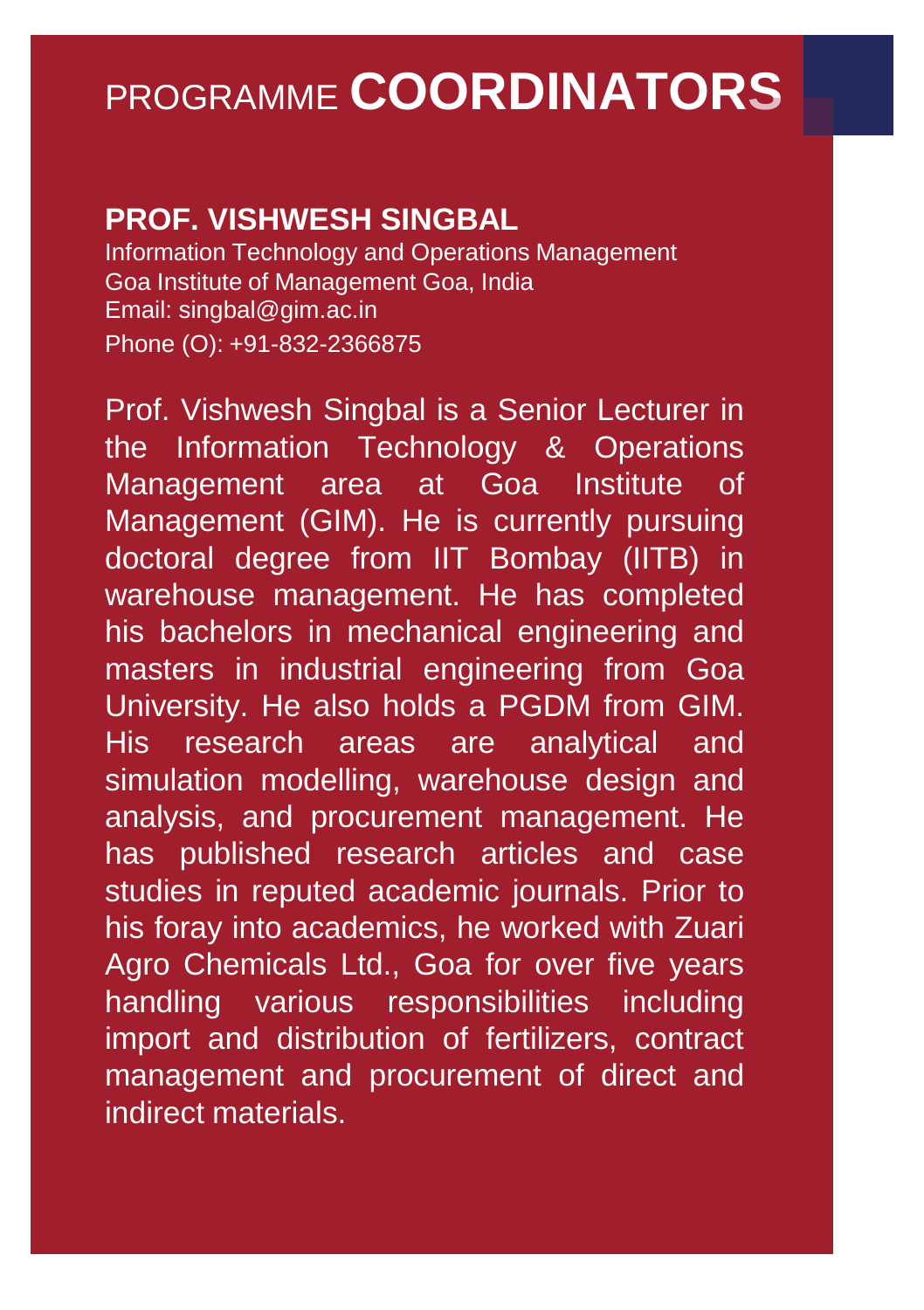## PROGRAMME **AGENDA**

- Session 1: Introduction of Hotel Industry
- Session 2-3: Statistical Tools & Techniques
- Session 4-6: Capacity Analytics
- Session 7-8: Inventory Models and Procurement **Analytics**
- Session 9: Customer Satisfaction Models
- Session 10: Conclusion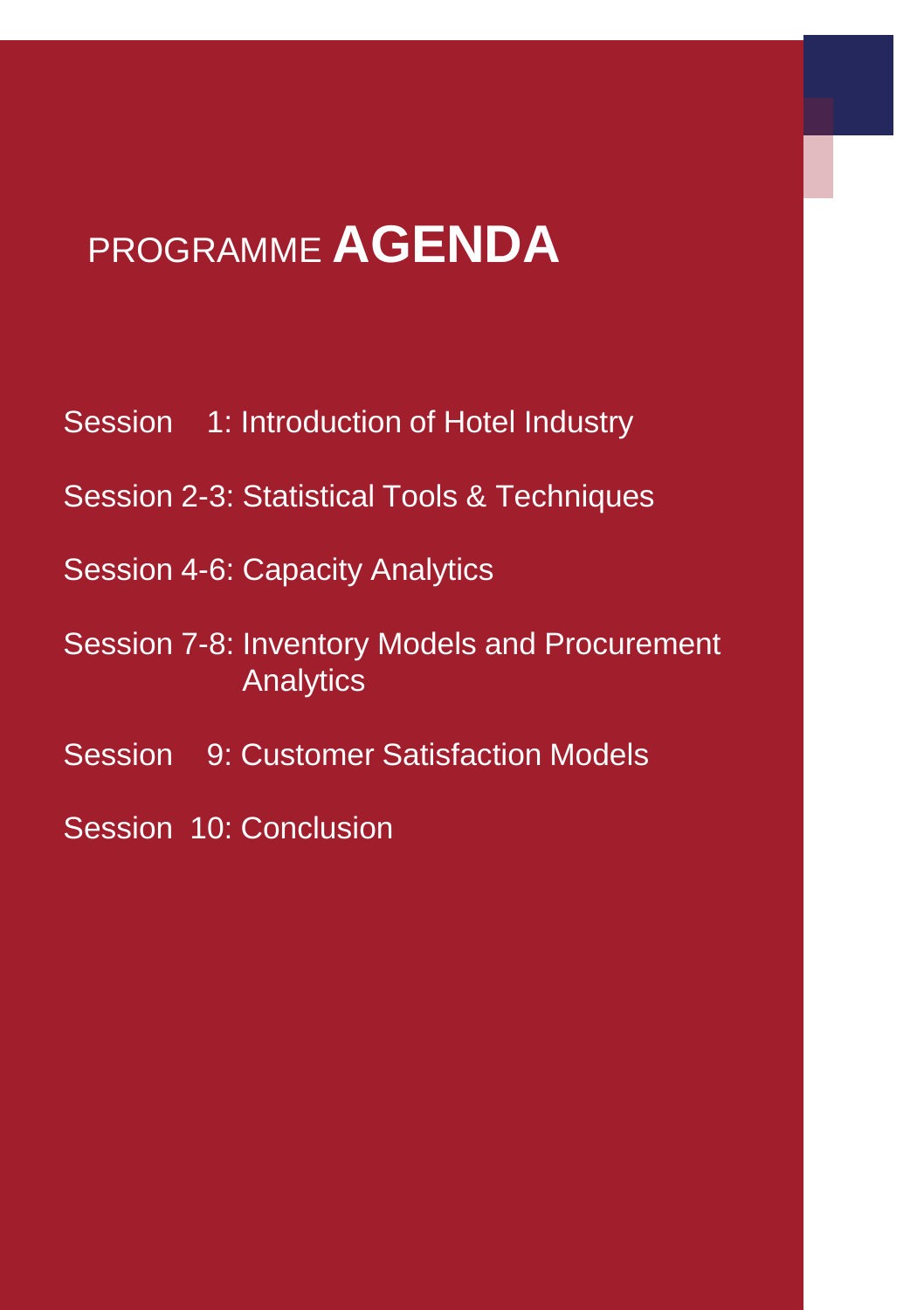### COURSE FEE COURSE **FEE**

**SPONSORSHIP** Rs. 25,000 per participant + GST@18%.

**AND** 

The registration fees are received through NEFT/IMPS.

**RS. 6,000 per participant. The fee covers participant. The fee covers in Following are the bank details:** 

**IFSC Code HDFCOOO2361** Account Type Savings Account

tuition and count Number: **2361145OOOOO16 Registration fees are received through through Heneficiary Name: Goa Institute of Management Following are the bank details are the bank details are the bank details:** Bank Name: HDFC Bank (Sanquelim Branch) IFSC Code: **HDFCOOO2361**

Fees can also be paid directly from institute website on Management Bank Name H<mark><https://gim.ac.in/programmes/mdp></mark>